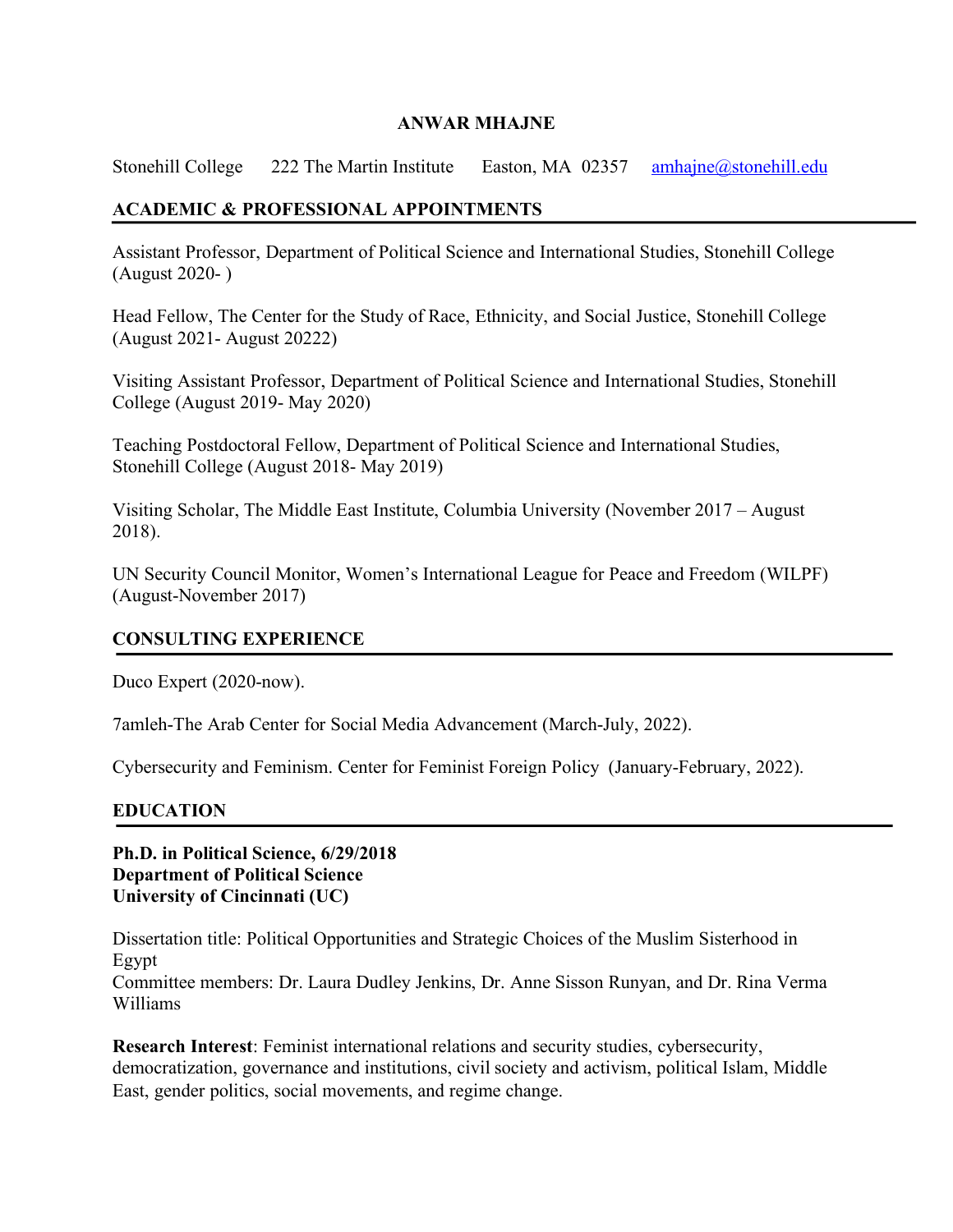## **MA in Women's, Gender, and Sexuality Studies, 2013 Department of Women's, Gender, and Sexuality Studies (WGSS) University of Cincinnati (UC)**

MA Project: Women's Political Participation in Egypt's Arab Spring Uprising: "Bargaining with Patriarchy" and the Deployment of Feminine Identities Committee members: Dr. Anne Sisson Runyan, Dr. Amy C. Lind & Dr. Laura Dudley Jenkins

**Bachelor of Medical Laboratory Sciences (B.Med Lab Sc), 2011 College of Medical Science Ben Gurion University, Israel** 

## **FELLOWSHIPS AND AWARDS**

*Student Government Association's Adviser of the Year Award (2022) ISA -The Feminist Theory and Gender Studies Early Career Award (2022) Student Government Association's Outstanding Faculty Award (2021) Professional Development Grant (2020) (\$3000) The American Political Science Association (APSA) Travel Award (2019) (\$400) Stonehill Undergraduate Research Experience (2019) (\$3000) International Studies Association (ISA) Travel Award (2018)* (\$670) *Graduate Student Government Association Travel Award (2018)* (\$500) *UC Department of Political Science Travel Award (2018)* (\$610) *Graduate Student Government Association Outstanding International Student Excellence Award in the non-STEM field* (2018) (\$200). *International Studies Association (ISA) Travel Grant (2017)* (\$480) *UC Department of Political Science Enhancement Award (2017)* (\$1500*) The Jane Addams Peace Association (2017*) (\$500) *UC WGSS President's Transformation Fund Award (2017)* (\$500) *UC Graduate School Dean's Fellowship (2017-2018)* in support of the last year of my dissertation work (\$20,000) *UC Department of Political Science Enhancement Award (2016)* (\$1000*) UC Charles Phelps Taft Research Center Enrichment Award (2016)* in support of my field work in Turkey (\$743) *UC Charles Phelps Taft Research Center Graduate Student Travel Grant (2016)* in support of presenting my research at the National Women's Studies Association Conference (\$500) *International Studies Association (ISA) Travel Award (2016)* in support of attending ISA Annual Conference in Baltimore in Feb. 2017 (\$280) *National Women's Studies Association (NWSA) Conference Registration Scholarship (2016)* (\$100) *UC Graduate School Graduate Student Fellow Award (2016-2018)* (\$2000 per year) *UC Charles Phelps Taft Research Center Dissertation Fellowship (8/2016-6/2017)* in support of my doctoral research (\$17,500) *UC Graduate Students Governance Association Conference Travel Award (2016)* in support of presenting my research at MPSA Annual Convention (\$319) *UC Charles Phelps Taft Research Center Graduate Student Travel Grant (2016)* in support of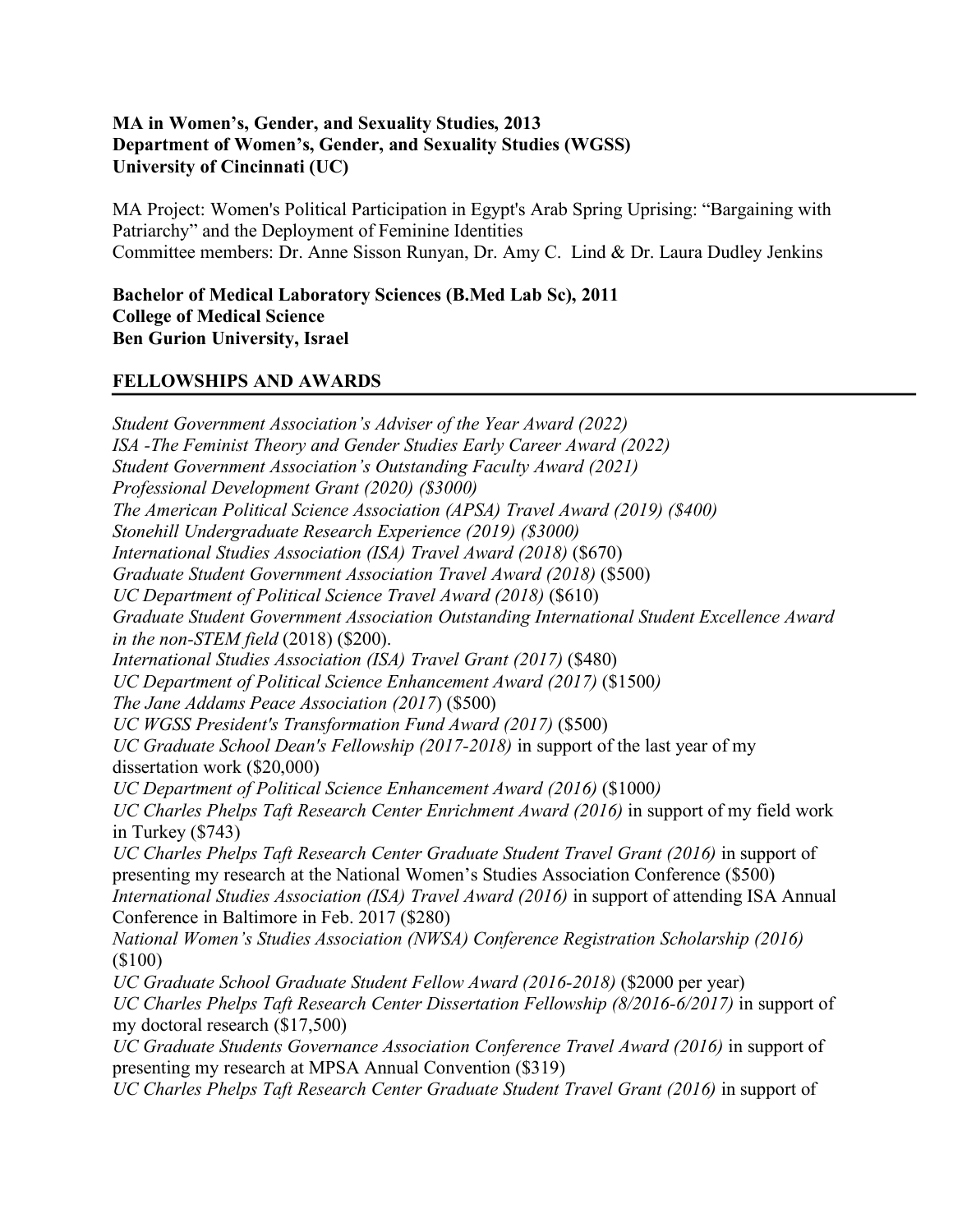presenting my research at the Midwest Political Science Association Conference (\$500) *UC Charles Phelps Taft Research Center Enrichment Award (2016)* in support of attending the  $60<sup>th</sup>$  Commission on the Status of Women (\$1756)

*UC Graduate Students Governance Association Conference Travel Award (2014)* in support of presenting my research at ISA Annual Convention (\$400)

*UC Charles Phelps Taft Research Center Graduate Student Travel Grant (2014)* in support of presenting my research at ISA Annual Convention (\$500)

*UC Charles Phelps Taft Research Center Enrichment Award (2014)* in support of my summer research (\$2500)

*UC University Graduate Scholarship (2013-2016)* – Full tuition & fees *UC University Graduate Scholarship (2011-2013)* – Full tuition & fees

## **PUBLICATIONS**

### **Peer Reviewed Journal Article**

Mhajne, Anwar, and Crystal Whetstone. "Combative Civil Society: Contesting Political Leaders' Power Grabs in Crises." R*omanian Review of Political Science and International Studies, 2022.*

Mhajne, Anwar, and Gregory W. Saxton. "Gender Egalitarian Attitudes and Support for Islamist Parties in the Middle East and North Africa." *Journal of Women, Politics & Policy* (2021): 1-18.

Mhajne, Anwar and Rasmus Brandt. "Rights, Democracy and Islamist Women's Activism in Tunisia and Egypt." *Religion and Politics,* October 2020.

Niven, David, Anwar Mhajne, and Alexis Straka. "Who Reveals, Who Conceals? Gender and Candidate Communication Styles," Political Research Quarterly, March 2019.

Mhajne, Anwar, and Crystal Whetstone. "The Use of Political Motherhood in Egypt's Arab Spring Uprising and Aftermath." *International Feminist Journal of Politics*, October 2017. DOI:10.1080/14616742.2017.1371624.

### **Book Chapters**

Mhajne, Anwar. "Toward a comprehensive approach to understanding the construction of Islamic masculinities in the Middle East and North Africa" in The Routledge Handbook of Religion, Gender and Society, Routledge, 2020.

Mhajne, Anwar. "Political Opportunities for Islamist Women in Morocco and Egypt" in Hanane Darhour and Drupe Dahlerup, ed. *An Age of Uncertainty: The Double-Edged Politics of Empowering and Sidelining Women in the MENA Region,* Palgrave Macmillan, 2020.

Calfano, Brian and Anwar Mhajne. "Muslim Women in the US: Pathways and Perceptions" in Brian Robert Calfano, Nazita Lejarvardi, and Melissa Michelson, ed. *Understanding Muslim Political Life in America: (Contested) Citizenship in the Trump Era, Temple University, May* 2019.

Mhajne, Anwar and Crystal Whetstone. "Troubling Conceptions of Motherhood: State Feminism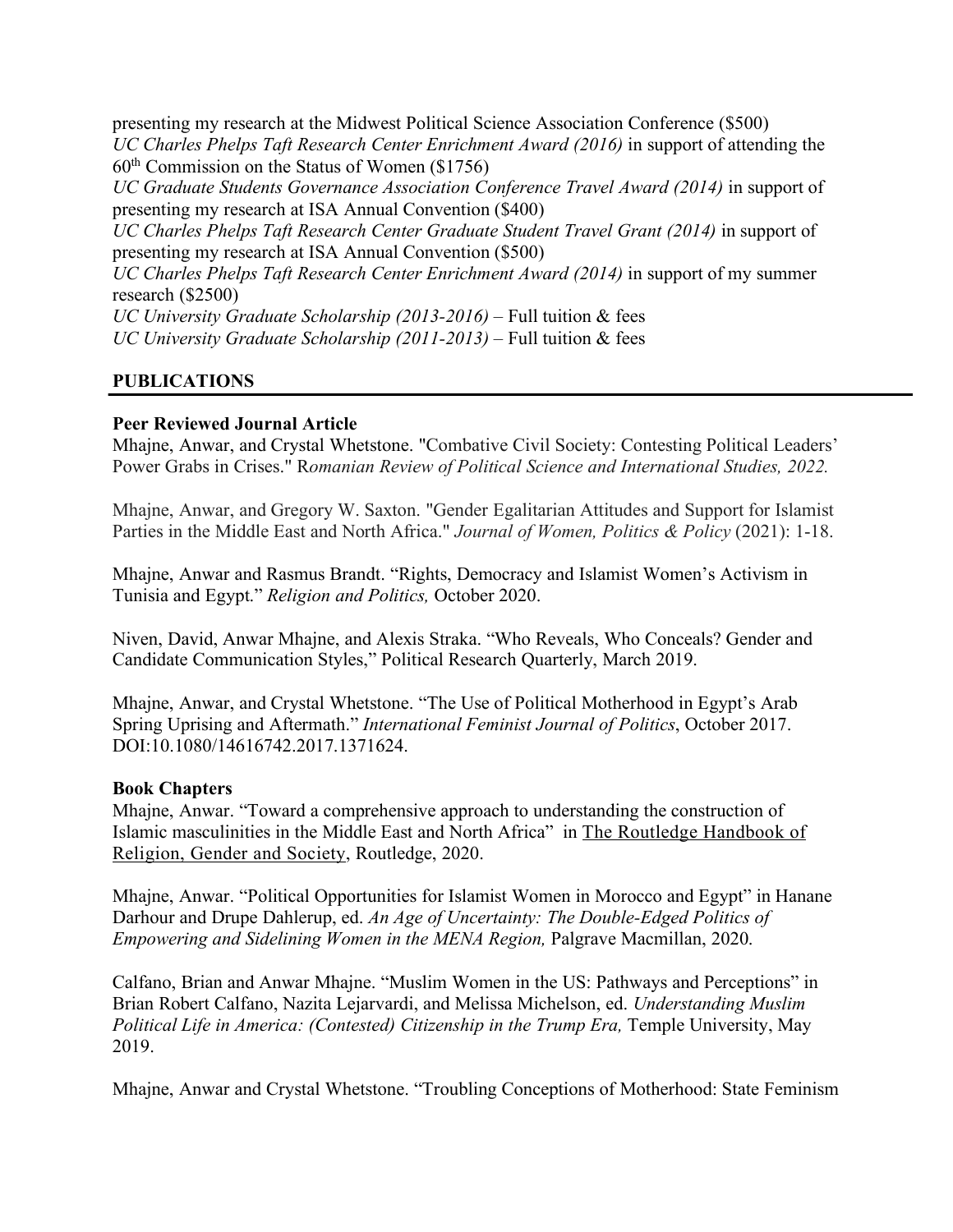and Political Agency of Women in the Global South" in Laura J. Shepherd, ed. *Troubling Motherhood: Maternity and the State,* Oxford University Press, 2019.

### **Encyclopedic Book Chapter**

Runyan, Anne Sisson, Anwar Mhajne, Crystal Whetstone, and Rina Verma Williams. "Feminisms in Comparative Perspective" in Nancy Naples, ed. *Companion to Feminist Studies*. New York: Wiley Blackwell, forthcoming 2021.

## **Book Reviews**

Mhajne, Anwar. Review of *Polarized and Demobilized: Legacies of Authoritarianism in Palestine* by Dana El Kurd. AlMuntaqa 3, no. 1 (2020): 91-93. Accessed July 22, 2020. doi:10.31430/almuntaqa.3.1.0091.

Mhajne, Anwar. Review of *Jane Freedman, Zeynep Kivilcim and Nurcan Özgür Baklacıoğlu, A Gendered Approach to the Syrian Refugee Crisis* in *Political Studies Review* (2019).

Mhajne, Anwar. Review of Sylvester, Christine. *War as Experience: Contributions from International Relations and Feminist Analysis* in *International Feminist Journal of Politics* 17, no. 1 (2015): 187-189.

Mhajne, Anwar. Review of Dal, Mikala Hyldig, *Cairo: Images of Transition - Perspectives on Visuality in Egypt, 2011-2013* in *H-War, H-Net Reviews*. March 2016.

### **Film Reviews**

Mhajne, Anwar. "Film Review: My So-called Enemy." Teaching Sociology *46*(1), 92–94. (2017).

### **Professional Association Essay**

Mhajne, Anwar. "Middle East Studies Through a Feminist Lens." The Middle East and North Africa Workshops of the American Political Science Association (11, 2018)

Mhajne, Anwar. "Women in International Relations: From the Margins to the Center?" International History and Politics- An Organized Section of the American Political Science Association 2 (November 4, 2016): 8-10.

### **Works in Progress**

*Books*

Mhajne, Anwar. Becoming Governing Bodies: Political Opportunity Structures and Strategic Choices of the Muslim Sisterhood in Egypt (Under review by Syracuse University Press).

Mhajne, Anwar and Alexis Henshaw. Cyber Security and Feminism. Currently working on the book proposal.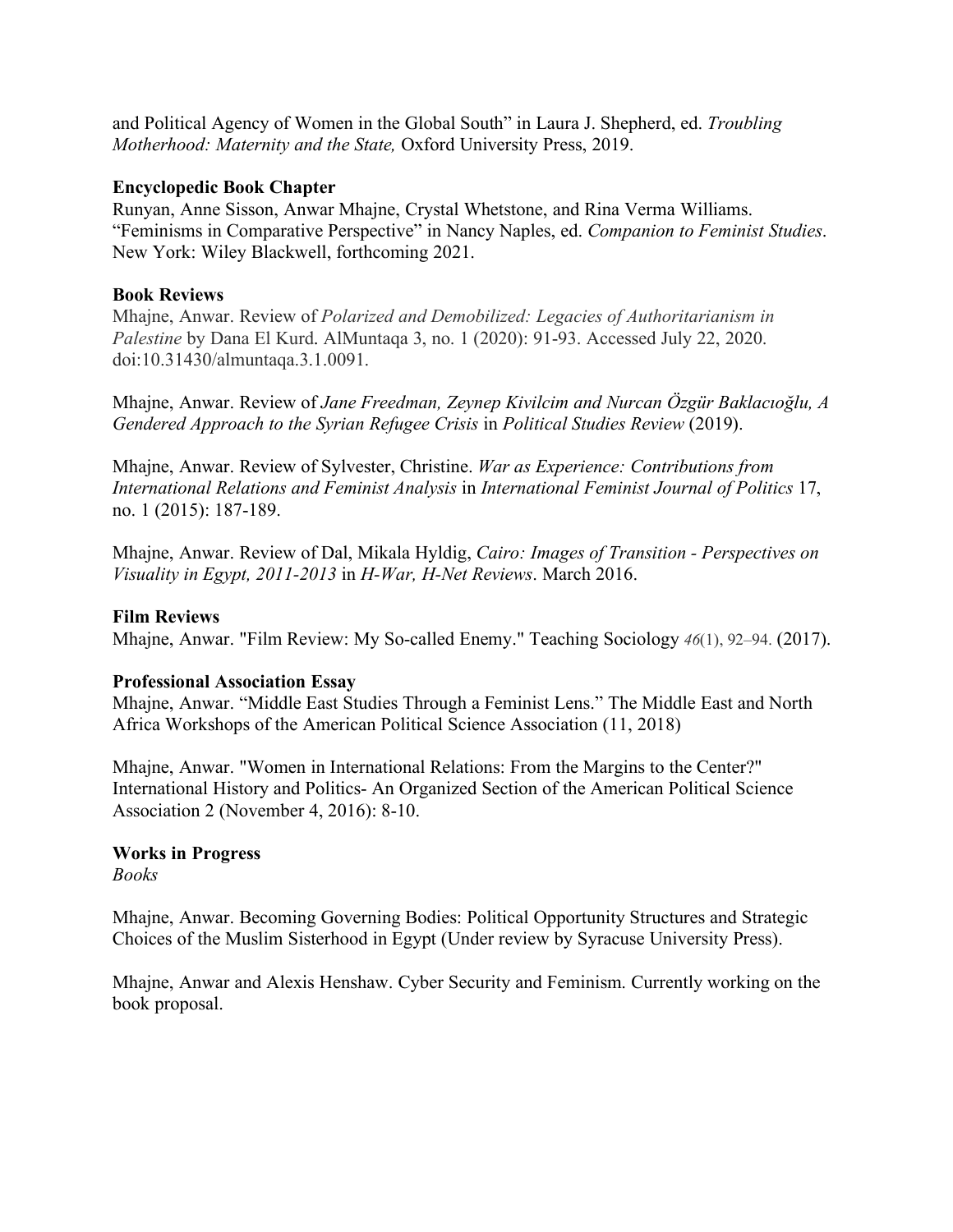*Papers*

Mhajne, Anwar and Crystal Whetstone. "From Syria to the US: the US Refugee Resettlement Program and Shifting Gender Dynamics."

Book Chapters Mhajne, Anwar. "Polarization, Integration & Moderation: The Case of Ra'am."

### **Other Publications**

Mhajne, Anwar. "Women's Rights and Islamic Feminism in Egypt." Georgetown Journal of International Affairs. June 8, 2022.

Mhajne, Anwar. "In Every Terror Attack in Israel, Every Arab Is Guilty." Hareetz. April 4, 2022.

Mhajne, Anwar. "The post-9/11 logic at work in Israel's attack on Palestinian civil society." +972 Magazine. October 27, 2021.

Mhajne, Anwar; Whetstone, Crystal and Luna K.C. "A call for feminist analysis in cybersecurity: highlighting the relevance of the Women, Peace and Security agenda." LSE\_WPS Blog. September 16, 2021.

Mhajne, Anwar. "Demise of Israel's oppressive marriage law is hardly a human rights victory." The National. July 16, 2021.

Mhajne, Anwar. "How media bias serves Israel's occupation." The New Arab. June 2, 2021.

Mhajne, Anwar. "Israeli colonialism goes digital." +972 Magazine. May 25, 2021.

Mhajne, Anwar. "The moral burden of being a Palestinian citizen of Israel." The National. May 20, 2021.

Mhajne, Anwar. "Young Palestinian Organizers Are Rebuilding a National Movement." Albawaba. May 18, 2021.

Mhajne, Anwar. and Crystal Whetstone. "The United States Can't Welcome More Refugees Without Reforming Its Resettlement System." Foreign Policy. April 12, 2021.

Mhajne, Anwar. "The status of Arab Women in Israel." Culturico. February 28, 2021.

Mhajne, Anwar. "A Human Rights Approach to U.S. Cybersecurity Strategy." Carnegie Council for Ethics in International Affairs. February 17, 2021.

Mhajne, Anwar. and Crystal Whetstone. "The Rise of the COVID Dictatorships." Foreign Policy. October 18, 2020.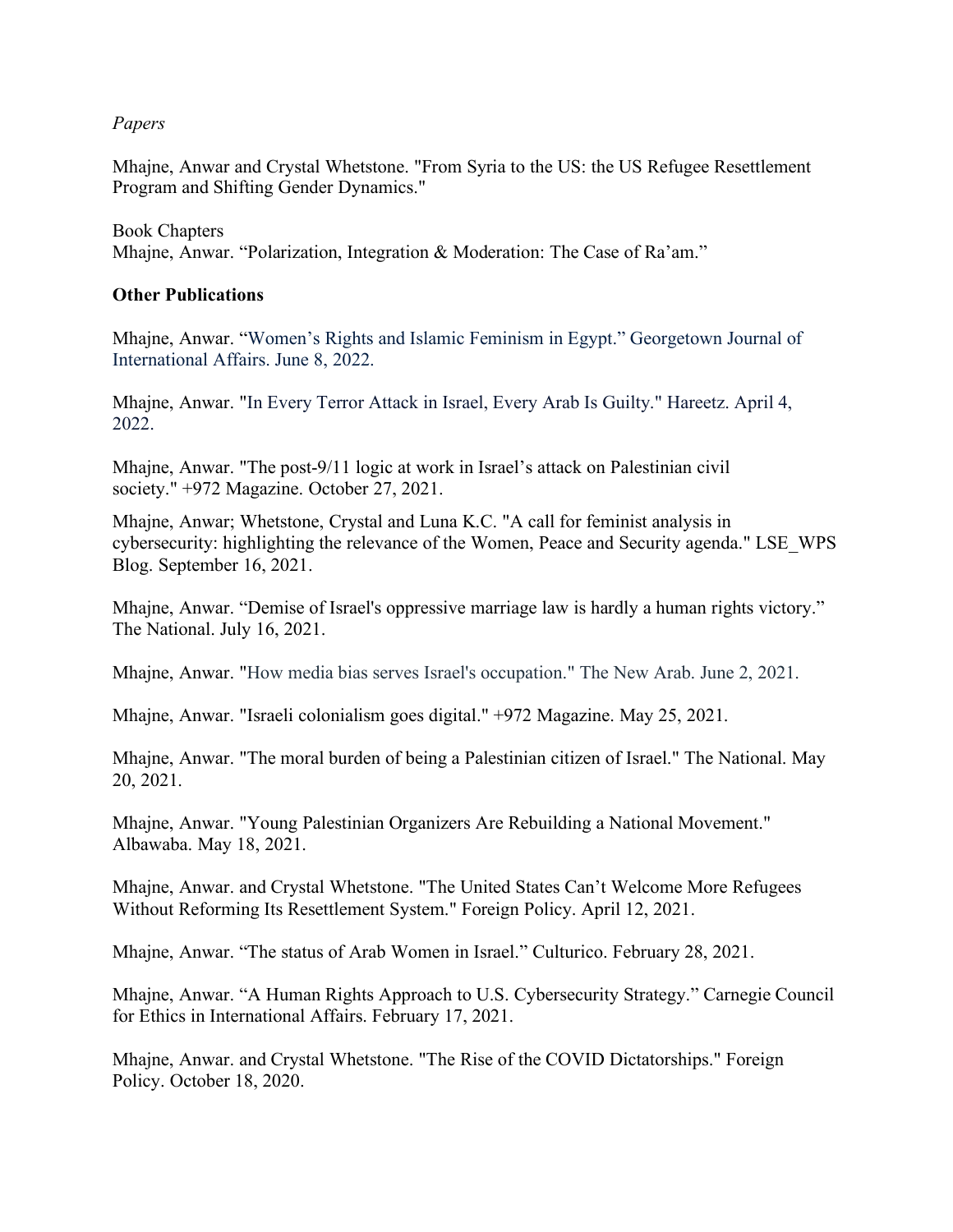Mhajne, Anwar. "Donald Trump Wants to Revoke My Citizenship. Because I'm an Arab." Haaretz. February 12, 2020.

Mhajne, Anwar. "A Netanyahu-Joint List Standoff." Carnegie Endowment for International Peace. January 23, 2020.

Mhajne, Anwar. "Gun Violence in Israel's Palestinian Community." Carnegie Endowment for International Peace. October 30, 2019.

Mhajne, Anwar. "How to increase Arab participation in Israeli elections." The Jerusalem Post. August 19, 2019.

Mhajne, Anwar. "How Israel's blockade exacerbates violence against women in Gaza." +972 Magazine. May 17, 2019.

Mhajne, Anwar, David Niven and Alexis Straka. "Women candidates in the US are running better campaigns than men." LSE Blogs. May 2019.

Mhajne, Anwar. "Weak UN resolution exposes conflict between sexual violence survivors' needs and political ideology." The Defense Post. April 30, 2019.

Mhajne, Anwar. "LGBTQ Refugees from Syria: A Catch 22." Disrupted Journal: The Migration Issue. March 8, 2019.

Mhajne, Anwar. "It is a Disaster for Palestinians in Israel to Boycott the Elections." Haaretz. March 11, 2019.

Mhajne, Anwar. "Only Five Arab Women Have Ever Served in Israel's Knesset. And It's Not Getting Any Better." Haaretz. February 7, 2019.

Mhajne, Anwar. **"**Surveillance, Political Threats, Daily Discrimination: What It's Like to Be a Palestinian Citizen in Israel." Haaretz. January 30, 2019.

Mhajne, Anwar. "The Marginalization of Women in Counterterrorism Work." Center for Progressive Security. February 2019.

Mhajne, Anwar. "The many costs Palestinian women pay to fight oppression." +972 Magazine. December 12, 2018.

• Published also in *Times of Israel*.

Mhajne, Anwar. "Traveling the world as a Palestinian on an Israeli Passport." +972 Magazine. October 22, 2018.

• Published also in *Quartz* and *Times of Israel*.

Mhajne, Anwar. "The Future of Feminist Foreign Policy: Towards a More Inclusive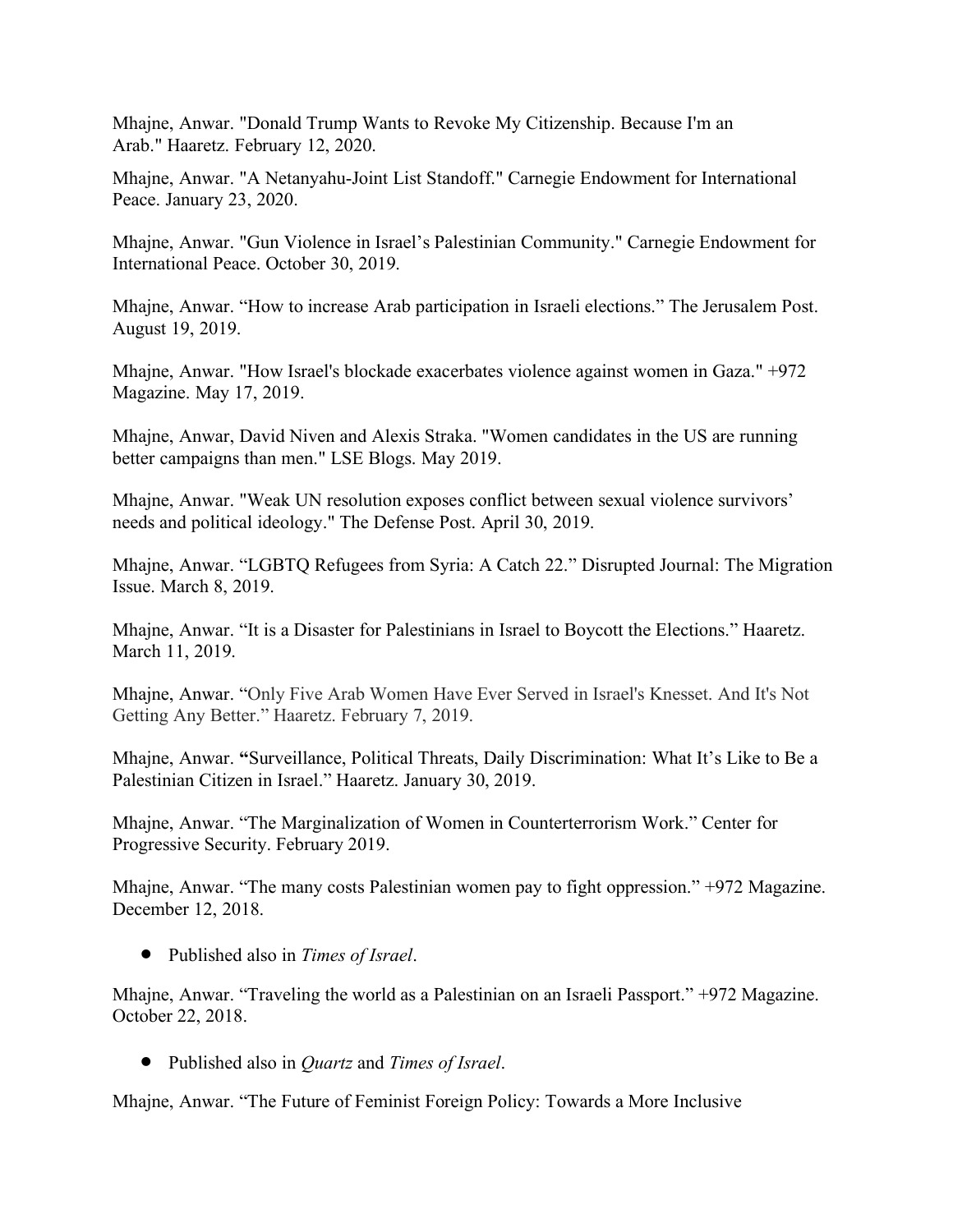Understanding of Women (and men's) Security." Disrupted Journal: The Post-Colonial Issue. Center for Feminist Foreign Policy. July 4, 2018.

Mhajne, Anwar. " As the election of Ennahda's Souad Abderrahim in Tunisia shows, an Islamist party's rise to power does not necessarily come at the cost of gender equality." Middle East Eye. July 18, 2018.

Mhajne, Anwar. "How the Muslim Brotherhood's women activists stepped up in Egypt." Middle East Eye. January 15, 2018.

Mhajne, Anwar, and Crystal Whetstone. "Lessons from Egypt on the role of women in fighting for democracy." The Conversation. October 2017.

Mhajne, Anwar. "Political Space for Israel's Palestinians?" Carnegie Endowment for International Peace. September 2017.

Mhajne, Anwar. "National Action on Women, Peace and Security: A Year in Review." Peace Women. December 2017.

Mhajne, Anwar, and Alexandra Rojas. "United Nations Monitoring: Year In Review." Peace Women. December 2017.

Mhajne, Anwar. "Canada Launches its Second National Action Plan for the Period of 2017- 2022." Peace Women. November 2017.

Mhajne, Anwar. " Index of Statements made during the General Debate of the 72nd Session of the General Assembly (19-25 September 2017)." Peace Women. October 2017.

Mhajne, Anwar. "#UNGA72: Where Do We Stand on Conflict Prevention and Feminist Peace?" Peace Women. September 2017.

Mhajne, Anwar. "NAP Update:Are Member States Prepared for the UNSCR1325 Anniversary?" Peace Women. August 2017.

Mhajne, Anwar. "CSW61 Reflections: Banning Women Does Not Solve Problems." Peace Women. April 2017.

## **MEDIA CONTRIBUTIONS**

### **My comments were included in:**

- Vohra, Anchal. Why Israel Is Afraid of Palestinian Funerals. May 2022.
- Anderson, Brooke. Will the US hold Israel accountable for Shireen Abu Akleh's killing?. May 2022.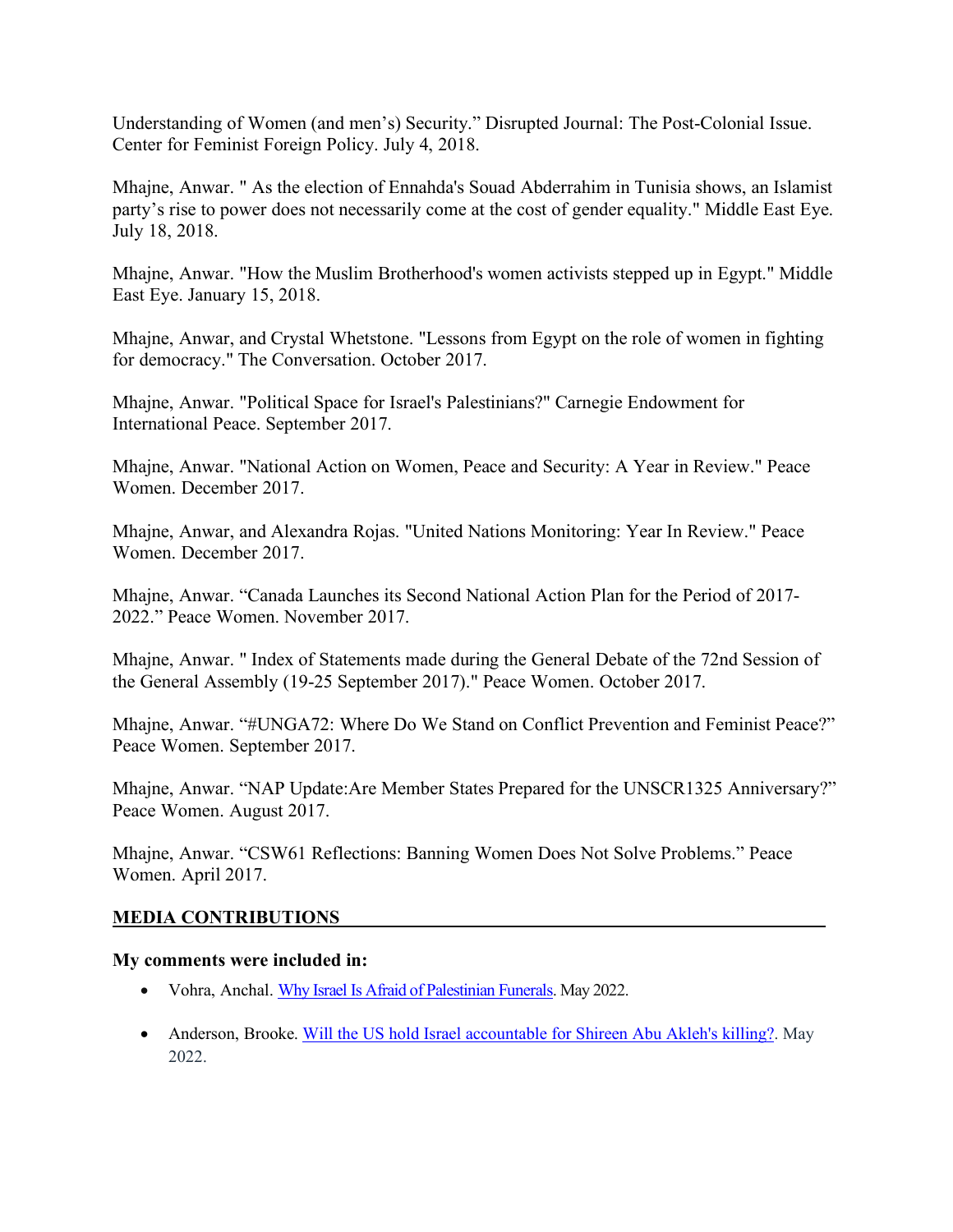- Anderson, Brooke. AIPAC's endorsement of 200 election deniers raises alarm among US Jews, Israelis. March 2022.
- Anderson, Brooke. One year on: Biden's presidency and the Middle East. January 2022.
- Alloush, Basma. Overcoming the Hurdles: The Struggle of Palestinian Humanitarian NGOs. December 2021,
- Anderson, Brooke. Why Jamaal Bowman's trip to Israel sparked debate on the US left. December 2021.
- Anderson, Brooke. Republicans try to keep the US consulate to the Palestinians in Jerusalem closed. October 2021.
- Anderson, Brooke. Bernie Sanders pushes for Gaza aid in exchange for 'yes' vote on Israel's Iron Dome. October 2021.
- Anderson, Brooke. US lawmakers try to halt weapons deliveries to Israel. September 2021.
- Anderson, Brooke. Will Biden and Bennett be different than their predecessors? September 2021.
- Anderson, Brooke. A year after the Abraham Accords, Biden takes a cautious approach to Arab-Israeli normalisation. August 2021.
- Anderson, Brooke. Why Ben & Jerry's decision presents a BDS dilemma for Israel. The New Arab. July 2021.
- Vohra, Anchal. How Israel backs settlers to confiscate Palestinian lands. Al-Jazeera. July 2021.
- Vohra, Anchal. New generation: Israel crackdown spotlights Palestinian 'icons.' Al-Jazeera. June 2021.
- Vohra, Anchal. "Israel losing US perception battle as Palestinian sympathy grows." Al-Jazeera. June 2021.
- Trew, Bel. "'This feels like civil war': Israel's mixed cities become the new front line." Independent. May 2021.
- Stocker-Kelly, Joanne. "War or not, violence in Israel shows no signs of abating." Kurdistan 24. May 20201.
- El-Sharqawy, Lamis. "Breaking the Israeli logjam." Al-Ahram. April 2021.
- INSS. Dialogue: A decade of turmoil in the Middle East the place of Israel. January 2021.
- Scammell, Rosie. "Coronavirus: limited numbers and 'distancing' at Al Aqsa." The National. March 2020.
- Barshad, Amos. "Israel's Insider Radical." Jacobin. April 2019.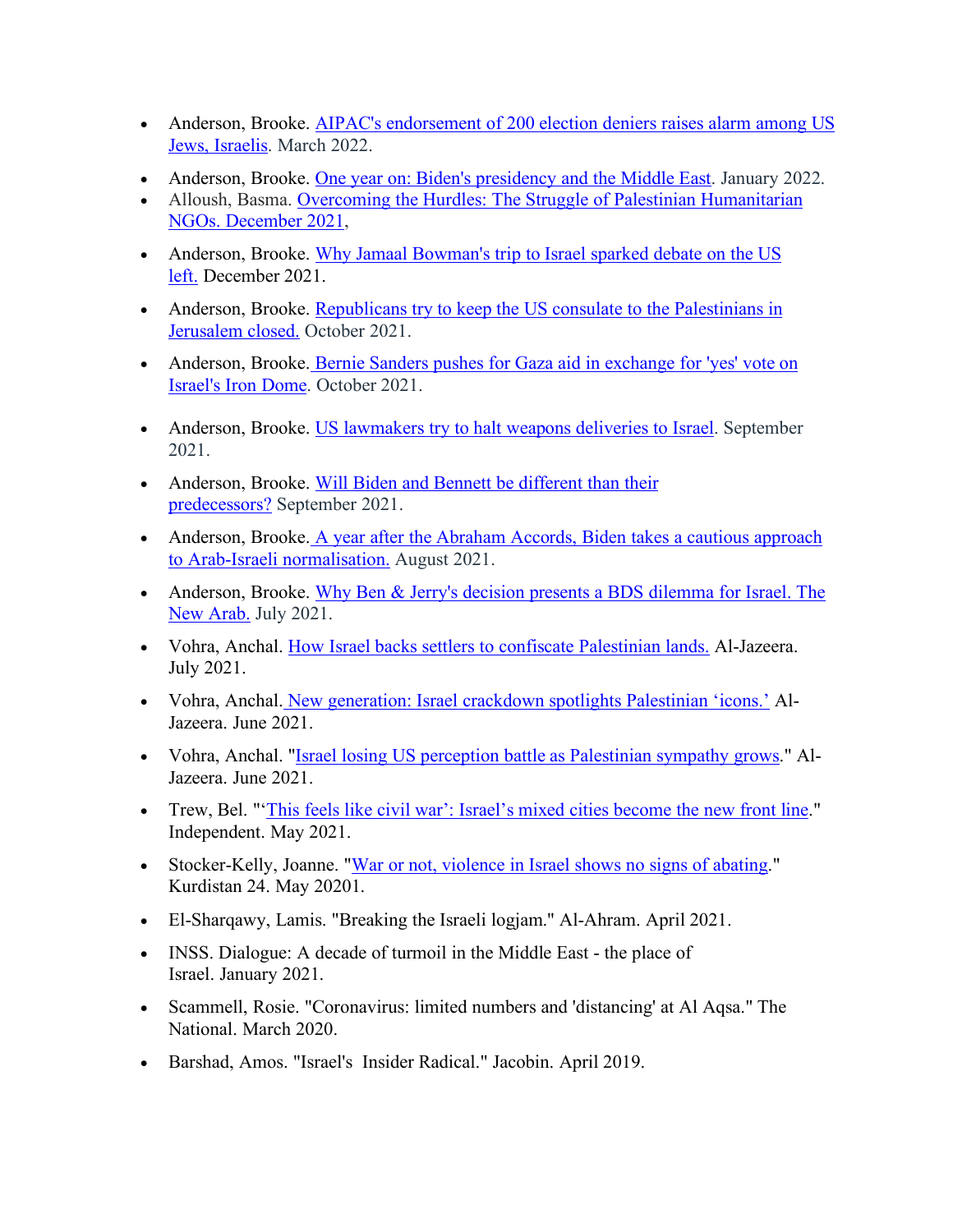Podcasts:

- I started my podcast, Olive Branch, in August 2021.
- *@UntenuredTracks Podcast. The Politics of Cybersecurity. June 2021.*
- Say More on That Podcast. Digital Colonialism, International Humanitarian Law in Cyberspace, and Hummus. March 2021.
- Tal Schneider. Podcast. Globes. April 2020.

# **PRESENTATIONS**

## Conference Papers

"The Application of IHL on Israeli's Cyber Strategies Against the Palestinians," FTGS Global Voices Seminar, May 2022.

"The Application of IHL on Israeli's Cyber Strategies Against the Palestinians," APSA, September 2021.

"The Damaging Consequences of ATCA on NGOs In Palestine," Conflict Research Society Annual Conference, September 2021.

"From Syria to the US: the US Refugee Resettlement Program and Shifting Gender Dynamics," ISA 2021.

"From Syria to the US: the US Refugee Resettlement Program and Shifting Gender Dynamics," Harvard MENA workshop, March 2021.

"Localizing CEDAW in the US: Making Global-Local Connections in Cincinnati," IFJP, February 2021.

"Cybercolonialism: the Application of IHL on Israeli's Cyber Strategies Against the Palestinians," IFJP, February 2021.

"On Feminisms, Religion and Peacebuilding," IFJP, February 2021.

*"Gendered Local Voices in Counterterrorism Policies,"* Women, Peace and Security Conference, February 2020.

"*Gender Egalitarian Attitudes and Support for Islamist Parties in the Middle East*," The American Political Science Association Annual Conference, DC, in August 2019.

*"Future Trajectories for Transnational Feminist Projects on Middle East Politics,"* The National Women's Association Annual Conference, Atlanta, GA, in November 2018.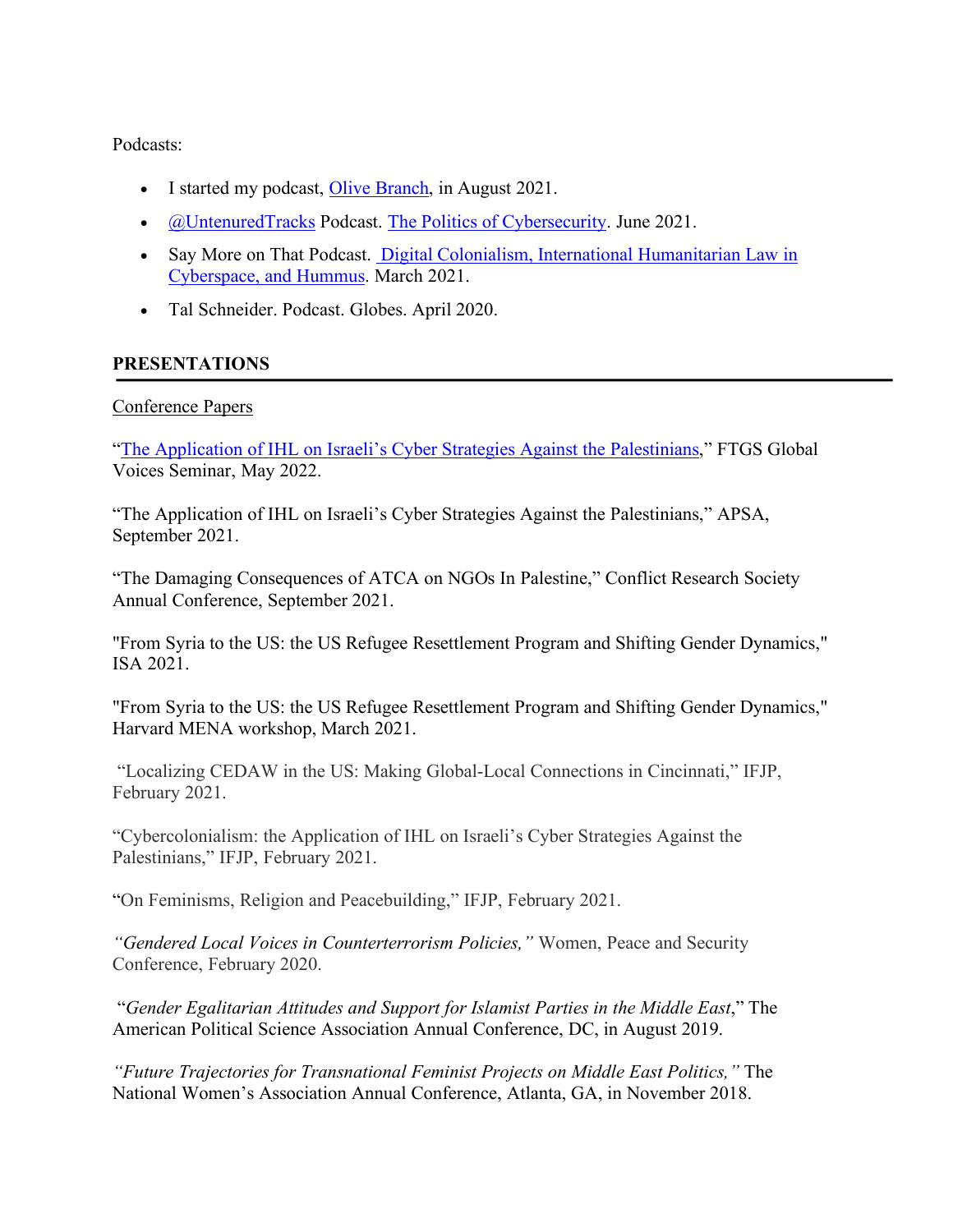*"How Women Run for Mayor: Gender Dynamics and Candidate Communication,"* American Political Science Association Annual Meeting, Boston, MA, August 2018.

*"Troubling Conceptions of Motherhood: State Feminism and Political Agency of Women in the Global South,"* International Studies Association Annual Meeting, San Francisco, CA, April 2018.

*"Troubling Conceptions of Motherhood: State Feminism and Political Agency of Women in the Global South,"* International Feminist Journal of Politics, San Francisco, CA, April 2018.

*"Political Opportunities and Strategic Choices of the Muslim Sisterhood in Egypt,"* Arab Graduate Student Conference, Doha, Qatar, March 2018.

*"Political Opportunities and Strategic Choices: The Case of the Muslim Sisterhood in Egypt,"* International Conference on Gender and Politics, Ouarzazate, Morocco, October 2017.

*"The Sisters' Activism and Political Opportunity Structure in Egypt a Year before the Revolution,"* Midwest Political Science Association Annual Conference, Chicago, IL, April 2017.

*"The Sisters' Activism and Political Opportunity Structure in Egypt a Year before the Revolution,"* International Studies Association Annual Conference, Baltimore, MD, February 2017.

*"Political Opportunities and Strategic Choices: The Case of the Muslim Sisterhood in Egypt,"* Humanities NOW Graduate Student Conference, Cincinnati, OH, February 2016.

*"Women's Political Participation in Egypt's Arab Spring Uprising and its Aftermath: 'Bargaining with Patriarchy' and the Deployment of Traditional Motherhood,"* National Women's Studies Annual Conference, Montreal, Canada*,* November 2016.

*"Women's Political Participation in Egypt's Arab Spring Uprising: "Bargaining with Patriarchy" and the Deployment of Traditional Motherhood,"* International Feminist Journal of Politics Annual Conference, Cincinnati, OH, May 2016.

*"Political Opportunities and Strategic Choices: The Case of the Muslim Sisterhood in Egypt,"*  Midwest Political Science Association Conference, Chicago, IL, April 2016.

*"The Muslim Sisterhood: Activism and Regime Change,"* Midwest Political Science Association Conference, Chicago, IL, April 2015.

"*Women's Political Participation in Egypt's Arab Spring Uprising: 'Bargaining with Patriarchy' and the Deployment of Feminine Identities,"* International Studies Association Annual Conference*,* New Orleans, LA, February 2015.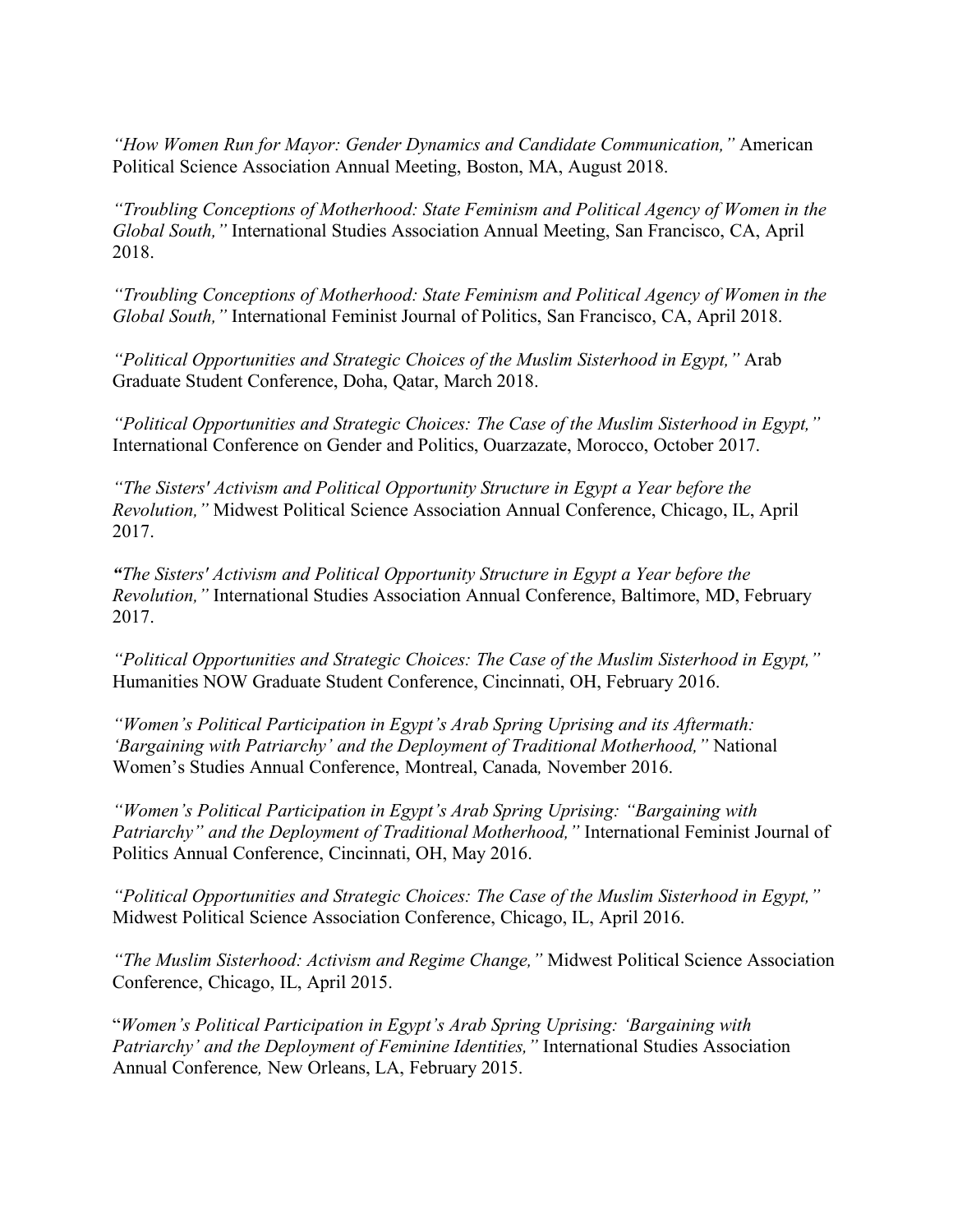*"Women's Movement in Egypt: A Comparison Between the 19th and 21st Century,*" Graduate Student History Conference, London, Canada, September 2012.

## Chair and Discussant Participation

Organizer and Chair, Women's Caucus Town Hall Meeting, International Studies Association Annual Meeting, San Francisco, CA, April 2018.

Participant, "Taking Stock: Women's Organizations and Activism in Political Science" panel, International Studies Association Annual Meeting, San Francisco, CA, April 2018.

Discussant, "Micro Studies of Political Conflict and Violence" panel, Midwest Political Science Association Annual Meeting, Chicago, IL, April 2017.

Chair, "NGOs as Key Stakeholders in Human Rights Promotion" panel, International Studies Association Annual Conference, Baltimore, MD, February 2017.

Discussant, "Women's Identities and Agencies in Turkish and Israeli Politics" panel, International Feminist Journal of Politics Annual Conference, Cincinnati, OH, May 2016.

## Invited Presentations & Talks

"The 21%: Insights and Perspectives from Arab Society in Israel," Webinar, Jewish Federation of Howard County, March 2022.

"Religious Conservatism in Israeli and Palestinian Politics," Webinar, Jewish-Muslim Forum. Youngstown State University, November 2021.

"Invisible Citizens? The Exclusion of Palestinian Arab Israelis from Israel's Mainstream Media," Webinar, Progressive Israel, August 2021.

*"*Equal Citizenship and Due Representation": The Drive for Political Access by Israel's Arab Community*,"* Webinar, Progressive Israel, June 2021.

*"The impact of the Arab Spring on Israel."* The Institute of National Security Studies, Tel Aviv University, November 2020.

*"COVID's impact on the Middle East."* The Institute of National Security Studies, Tel Aviv University, August 2020.

*"Gendered Local Voices in Counterterrorism Policies,"* Consortium on Gender, Security and Human Rights, University of Massachusetts Boston, November 2019.

"*Red Sea Security*." The Paul Pratt Memorial Library, Cohasset, Massachusetts, April 2020.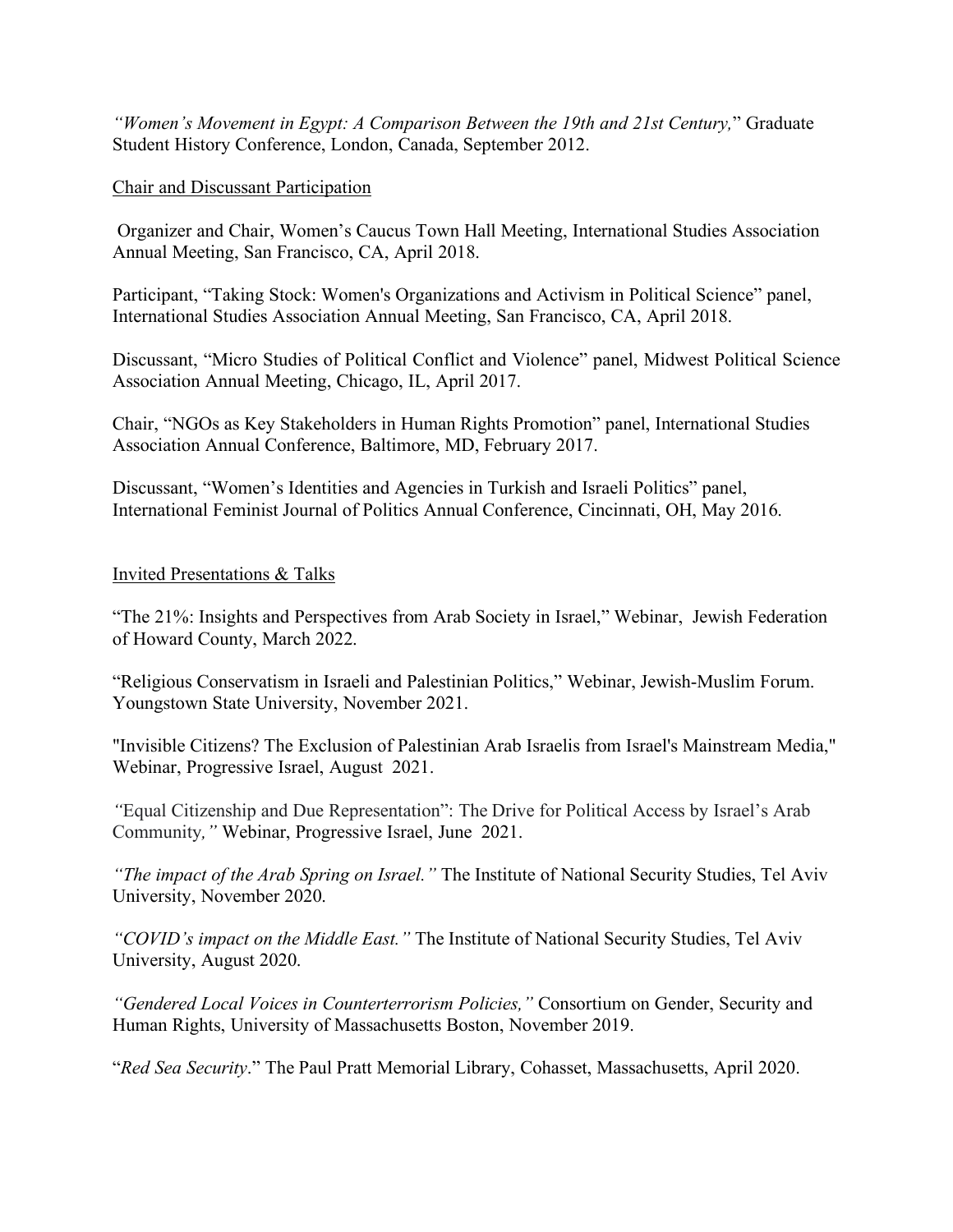*"Palestinian-Israelis in a Jewish State,"* Webinar, Progressive Israel, May 2019.

*"What Does is it Mean to be a Palestinian Citizen of Israel," Workshop*, Tufts University, Medford, MA, April 2019.

"*What Does is it Mean to be a Palestinian Citizen of Israel,"* University of Pennsylvania, Philadelphia, PA, April 2019.

*"Islamophobia,"* Stonehill College, Easton, MA, February 2019.

*"Political Opportunities and Strategic Choices of the Muslim Sisterhood in Egypt*," Louisiana State University, Baton Rouge, LA, April 2018.

*"Women, Islam, and the Trump Administration,"* Miami University, Oxford, OH, April 2017.

*"Women, Migration, and Protest,"* University of Cincinnati, Cincinnati, OH, March 2017.

*"The Future of Women's, Gender, and sexuality Studies (WGSS),"* University of Cincinnati, Cincinnati, OH, March 2017.

*"Refugee Women and Gender Based Violence,"* University of Cincinnati, Cincinnati, OH, November 2016.

"*Women's Political Participation in Egypt's Arab Spring Uprising: 'Bargaining with Patriarchy' and the Deployment of Feminine Identities,"* Amnesty International Midwest Regional Conference, Cincinnati, OH, November 2013.

## **MENTORING EXPERIENCE**

### **Stonehill Undergraduate Research Experience**

*Mentor (Summer of 2019, 2022)*

Served as a research mentor for an undergraduate student. Introduced the student to research ethics, methods, and procedures. Guided the mentee throughout the various stages of research such as literature review and data collection.

### **Graduate Summer Undergraduate Mentoring Program (GSUM/SUMR-UC)**

*Graduate Summer Research Mentor (June 2015-August 2015)*

Served as a research mentor for an undergraduate student. Introduced the student to research ethics, methods, and procedures. Guided the mentee throughout the various stages of research such as literature review and data collection.

## **TEACHING**

# **Department of Political Science and International Studies at Stonehill College**

*Assistant Professor (August 2020-)*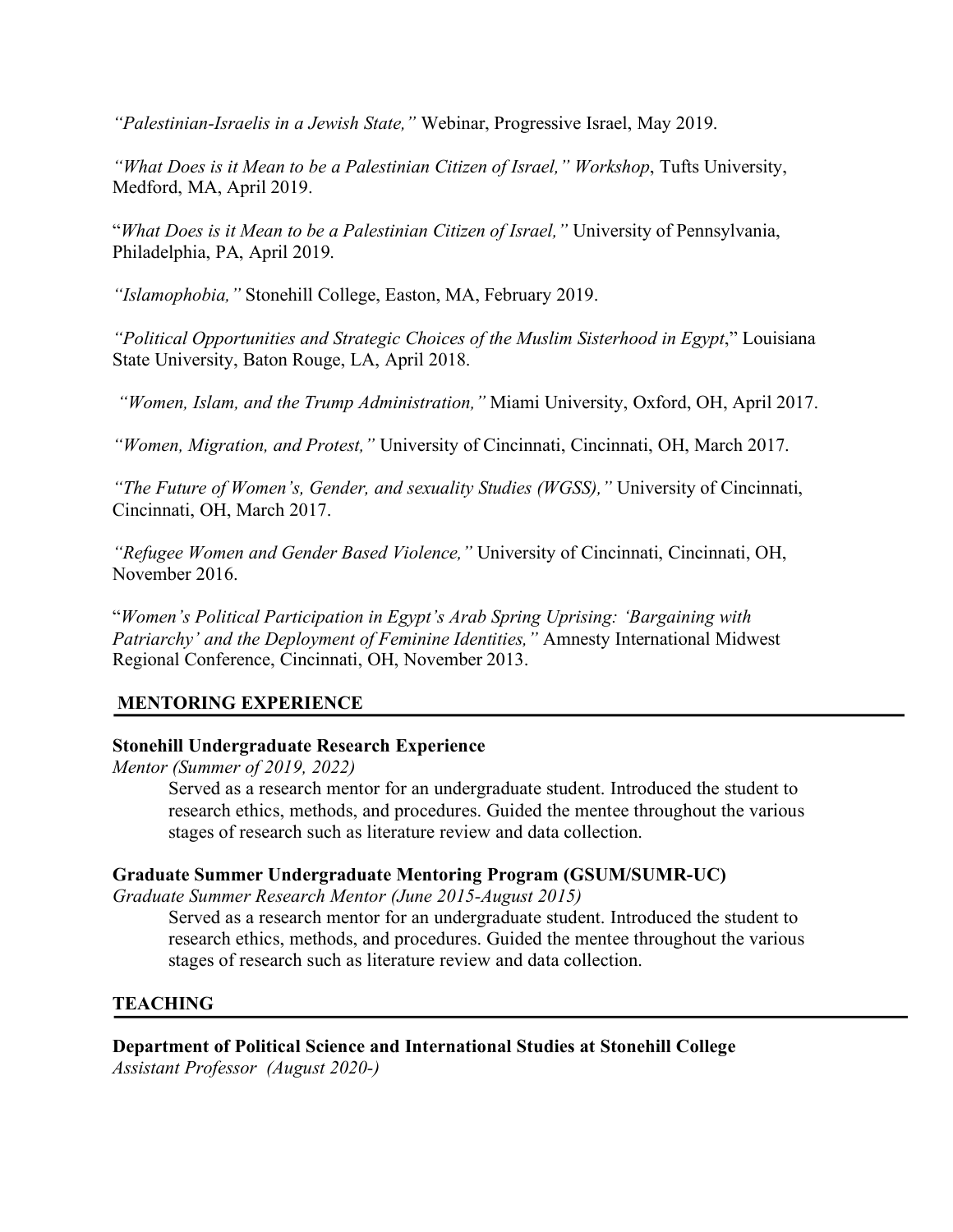Cyber Security, Global Security, International Politics, Methods in Political Science, US Foreign Policy, Politics of "Fake News," Politics of the Middle East, Capstone, and Terror, State and Society.

## **Department of Political Science and International Studies at Stonehill College**

*Visiting Assistant Professor (August 2019-December 2019)* Taught Global Security studies, International Politics, and Terror, State, and Society.

## **Department of Political Science and International Studies at Stonehill College**

*Teaching Postdoctoral Fellow (August 2018-May 2019)*

Taught Global Security Studies, Research Methods in Political Science, Political Islam, and American Foreign Policy.

# **ONLINE TEACHING**

## **Department of Political Science and International Studies at Stonehill College**

*Primary Instructor (May 2019-July 2019/Winter 2021)* Served as an instructor for International Politics (POL145)

## **Department of Political Science at the University of Cincinnati**

*Primary Instructor (July 2018-August 2018)* Served as an instructor for Citizenship and Terrorism (POL3043).

## **Department of Political Science at the University of Cincinnati**

*Primary Instructor (May 2016-July 2016)* Served as an instructor for Introduction to International Relations (POL1080).

## **Department of Political Science at the University of Cincinnati**

*Primary Instructor (May 2016-July 2016)* Served as an instructor for Citizenship and Terrorism (POL3043).

## **SPECIAL TRAINING**

Attended the Institute for Qualitative and Multi-Method Research (IQMR). Syracuse University. June 12-24, 2016

Online Education Seminar. Stonehill College. January 1<sup>st</sup> -March 30<sup>th</sup>, 2019.

Vocation for Social Justice Learning Group. Stonehill. 2021-2022.

Community Based Learning Cohort- Work on developing courses that include a communityengaged research study or project centered on the theme of Racial Justice. 2021-2024.

### **LANGUAGE SKILLS**

Fluent in Arabic, Hebrew, and English.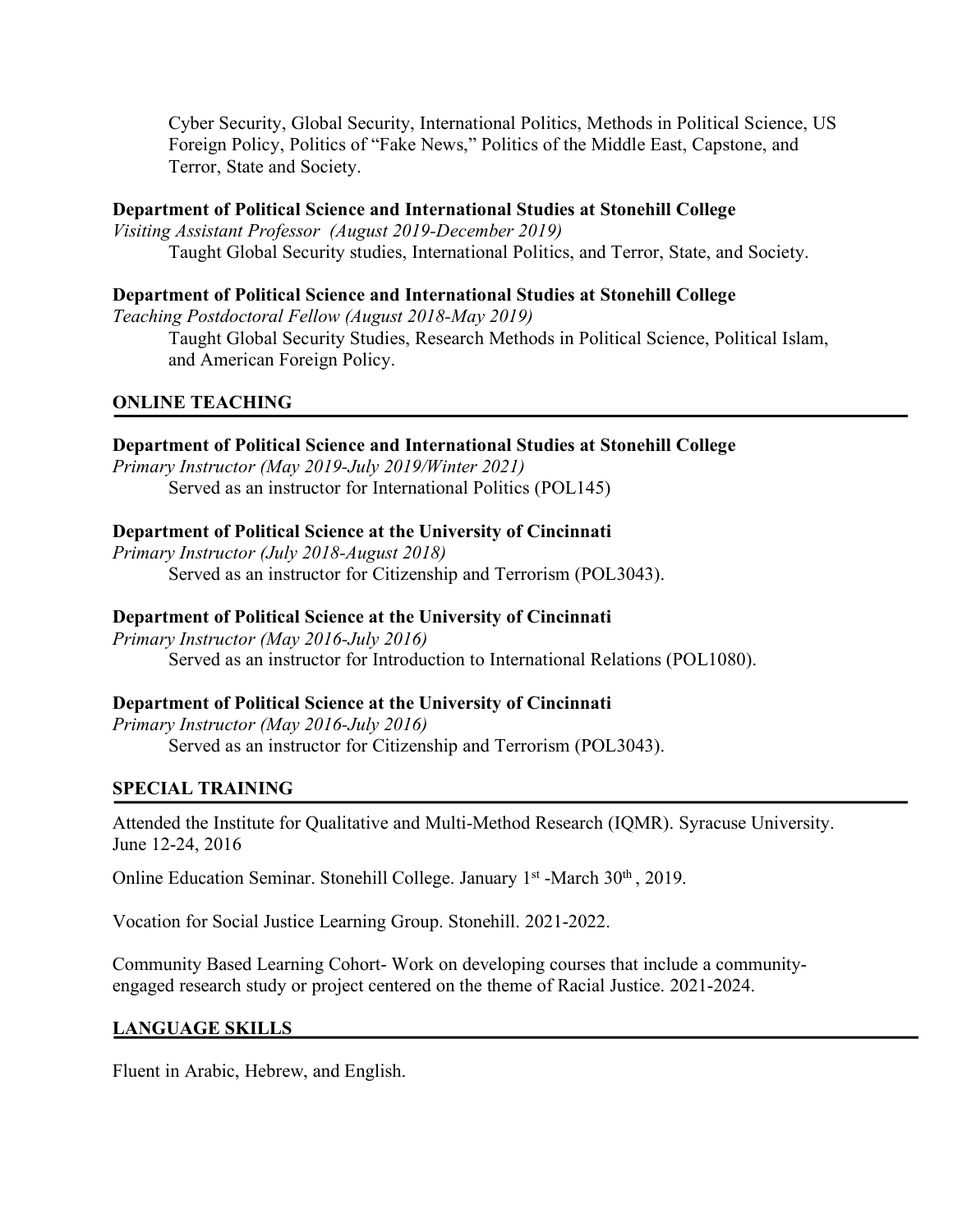## **LEADERSHIP AND SERVICE**

**International Feminist Journal of Politics (IFJP) Editorial Board** *Member (2022-2026)*

**International Studies Association-Feminist Theory and Gender Studies Section** *Program Co-Chairs (2022-2025)*

*Academic Strategic Planning Committee- Research and Scholarship Group Team Leader (February- May 2022)*

*Faculty of Color Association (FOCA) Co-Chair (2020-2021)*

**Committee on Diversity, Equity, and Inclusion**  *Member (2020-2022)*

**International Studies Association-Feminist Theory and Gender Studies Section** *Member-at-large (2020-2022)*

**International Studies Association-Women's Caucus**

*Member-at-large (2019-2021)*

**Carnegie Council for Ethics in International Affairs**

*Member of Carnegie New Leaders Program (2017-now)*

**International Studies Association-Women's Caucus**

*WCIS Graduate Student Representative (2016-2018)*

**Women's International League for Peace and Freedom**

*Delegate to the 60th Commission on the Status of Women (March 12-19, 2016)*

### **The Steering Committee for the Diversity and Inclusion Initiative at the University of Cincinnati**

*Graduate Student Representative (February 2016- August 2016)* Worked with faculty and staff on developing a curriculum to advance racial and cultural awareness of faculty and students at UC.

### **Graduate Student Government Association Excellence Awards Review Committee**

*Reviewer (February 2016)*

### **Women in Political Science**

*Member (February 2016-May 2016)*

Organized and scheduled monthly lunches for women in the Department of Political Science.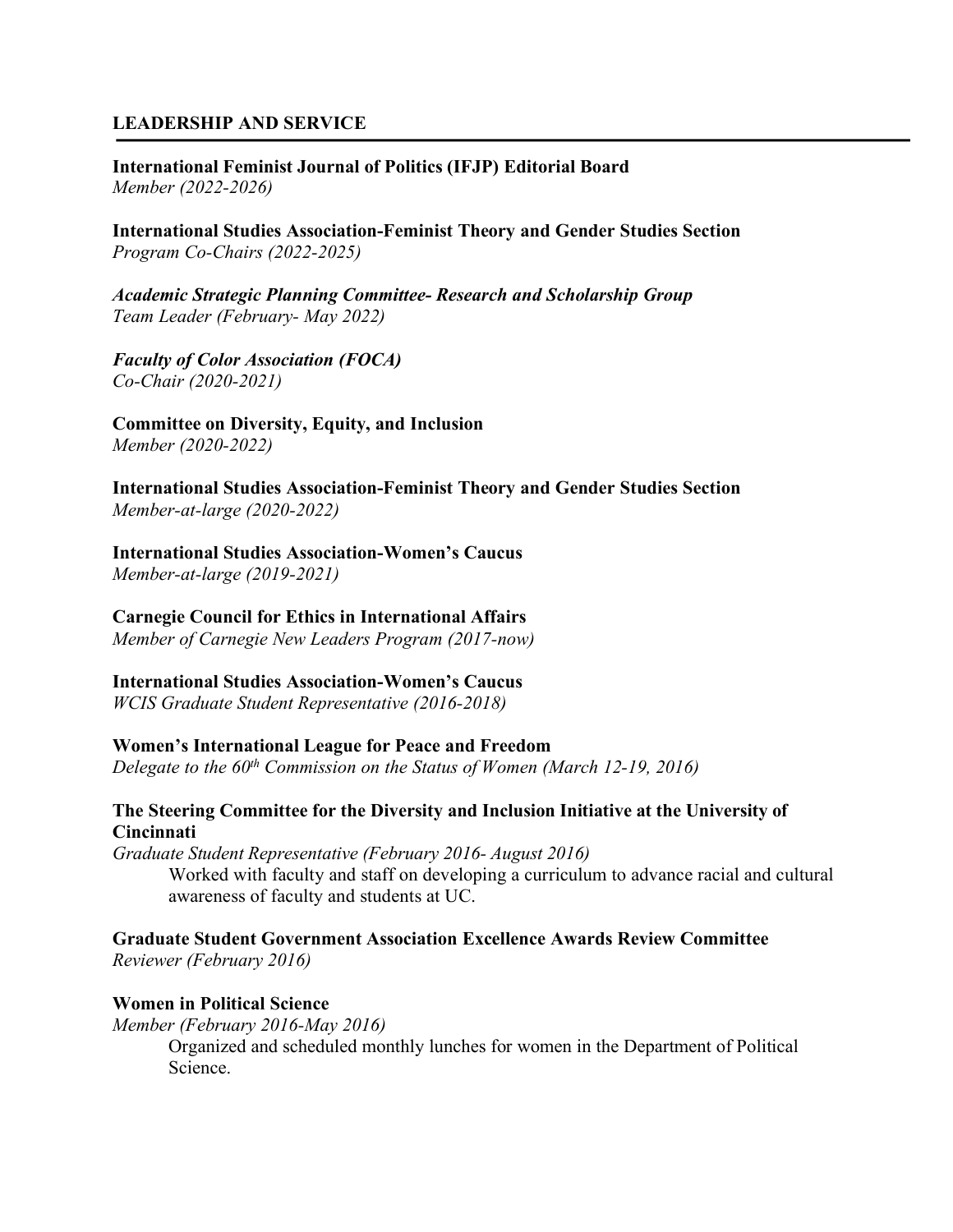### **Political Science Graduate Student Association (PSGSA)**

*President (August 2014-August 2015)*

Served as the primary representative for PSGSA at the Graduate Student Governance Association. Organized both academic and social activities throughout the academic year to enrich the environment and experience of graduate students in the department. Attended departmental functions and meetings.

### **Amnesty International USA**

#### *Ohio Student Activist Coordinator (August 2013-August 2014)*

Served as an advisor to student and youth groups in Ohio on group activities, campaign opportunities and policy-related issues; acted as a liaison between AI groups, staff and other volunteer leaders; promoted area-wide initiatives; and acted as a spokesperson for AI where appropriate. Served on the planning committee for Amnesty International Midwest Regional Conference. Helped invite speakers, recruit volunteers, advertise and plan conference sessions.

### **University of Cincinnati Amnesty International**

*President (August 2012-August 2013)*

Raised awareness about key international human rights issues through petitions and donations; brought survivors of torture to speak on campus; planned and coordinate campus-wide campaigns. Coordinated a trip for a cohort of students to attend a regional conference to heighten engagement and deepen knowledge about Amnesty's global *initiatives* 

### **Racial Awareness Program (RAPP)**

*Participant (*August 2012-*April 2013)*

Accepted into the 9-month intensive program, which provides a forum for students to challenge, debate, and educate each other on issues of social justice. Enhanced my ability to communicate, deepened knowledge about oppression, and further developed skills to create inclusive communities.

### **RESEARCH EXPERIENCE**

## **Department of Political Science at the University of Cincinnati**

*Research Assistant (June 2018)*

Worked with Dr. Anne Session Runyan on research related to the implementation of CEDAW in the city of Cincinnati. My research was presented to the City Council.

#### **Department of Political Science at the University of Cincinnati**

*Graduate Research Assistant (January 2016-May 2016)*

Worked with Dr. Niven on a research project addressing social media, leadership, and crisis communication.

#### **Department of Political Science at the University of Cincinnati**

*Graduate Research Assistant (June 2015-August 2015)*